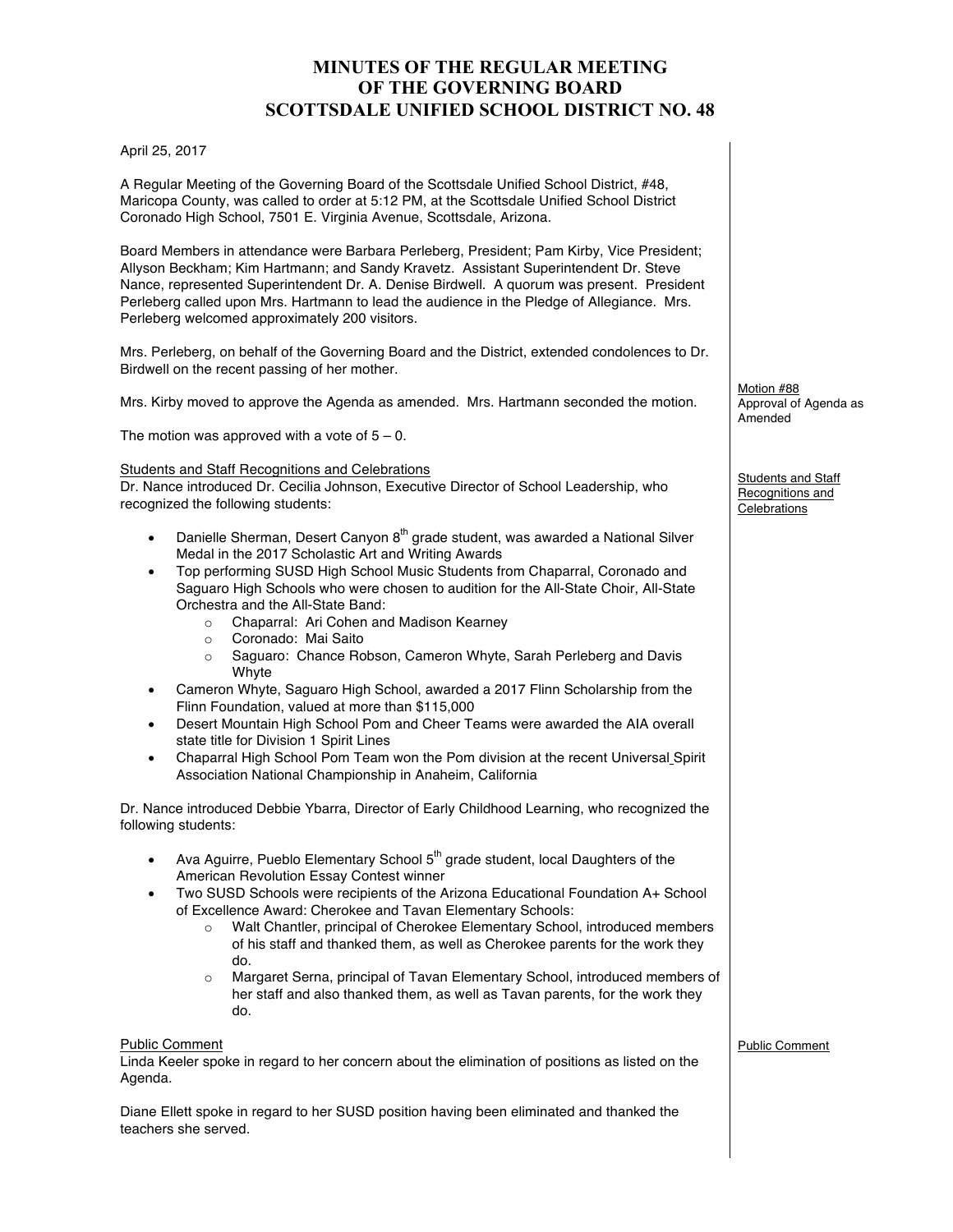Anne Hanson spoke in regard to her position having been eliminated and expressed her appreciation for having the opportunity to serve SUSD.

Linda Schlenker spoke in regard to her concern that parent input was not listened to in the hiring of a new principal of Arcadia High School.

Karen Treon spoke in regard to her concern about the direction and lack of transparency of the District.

Mary Wepprecht spoke in regard to her concern about the direction the District is heading.

Julie Cieniawski, president of the Scottsdale Education Association (SEA), spoke in regard to finding a common ground with administration and in support of the Teacher Employment Agreement (TEA).

Pert Beck spoke about her concern for the lack of respect shown towards SUSD teachers.

Ellen Young spoke about her concern for the lack of respect shown towards SUSD teachers.

Sonya Kim spoke in regard to change needing to be made by collaboration. Parents want to be part of the change, not just informed of changes.

Katie Assali spoke about her concern with administration not including teachers in decisions.

Christine Marsh spoke in support of Arizona School Boards Association's resolution opposed to universal vouchers approved in Senate Bill 1431, and asked the Board to adopt the resolution.

Jenny Kelly spoke about her concern for the lack of respect and trust shown towards SUSD teachers.

Tim Gibson spoke in opposition to Senate Bill 1431 for universal vouchers.

Marsha Crossman hopes the District realizes it has wonderful teachers.

Velyet Barentine spoke about her concerns with the lack of respect, transparency and trust in the District.

Rose Smith spoke about her concerns that SUSD teachers are not respected.

Ian Stephen remarked that good strategy takes inclusion and time.

Courtney Sucato spoke about teachers and parents who want to work with the District but the District must listen to them.

## Superintendent's Comments

Dr. Nance commented on:

- Scottsdale Charros annual Outstanding Educators and Students Banquet on April 28, 2017
- Nicholas Basch, Desert Mountain High School, was named a winner of a National Merit Scholarship.
- The annual Middle schools' track meet is underway at Arcadia High School
- High school track and field athletes are competing this week in the Northeast Valley Regional Championship
- High School Proms are now taking place.
- On the Consent Agenda for this evening, the following are the new leaders for the District:
	- o Mary Kline Executive Director of Special Education
	- o Michael Roberts Director of Elementary Education
	- o Dr. Lisa Hirsch Principal of Desert Mountain High School
	- o Alexis Freeman Principal of Pima Elementary School
	- o Todd Stephens Principal of Arcadia High School

Superintendent's **Comments**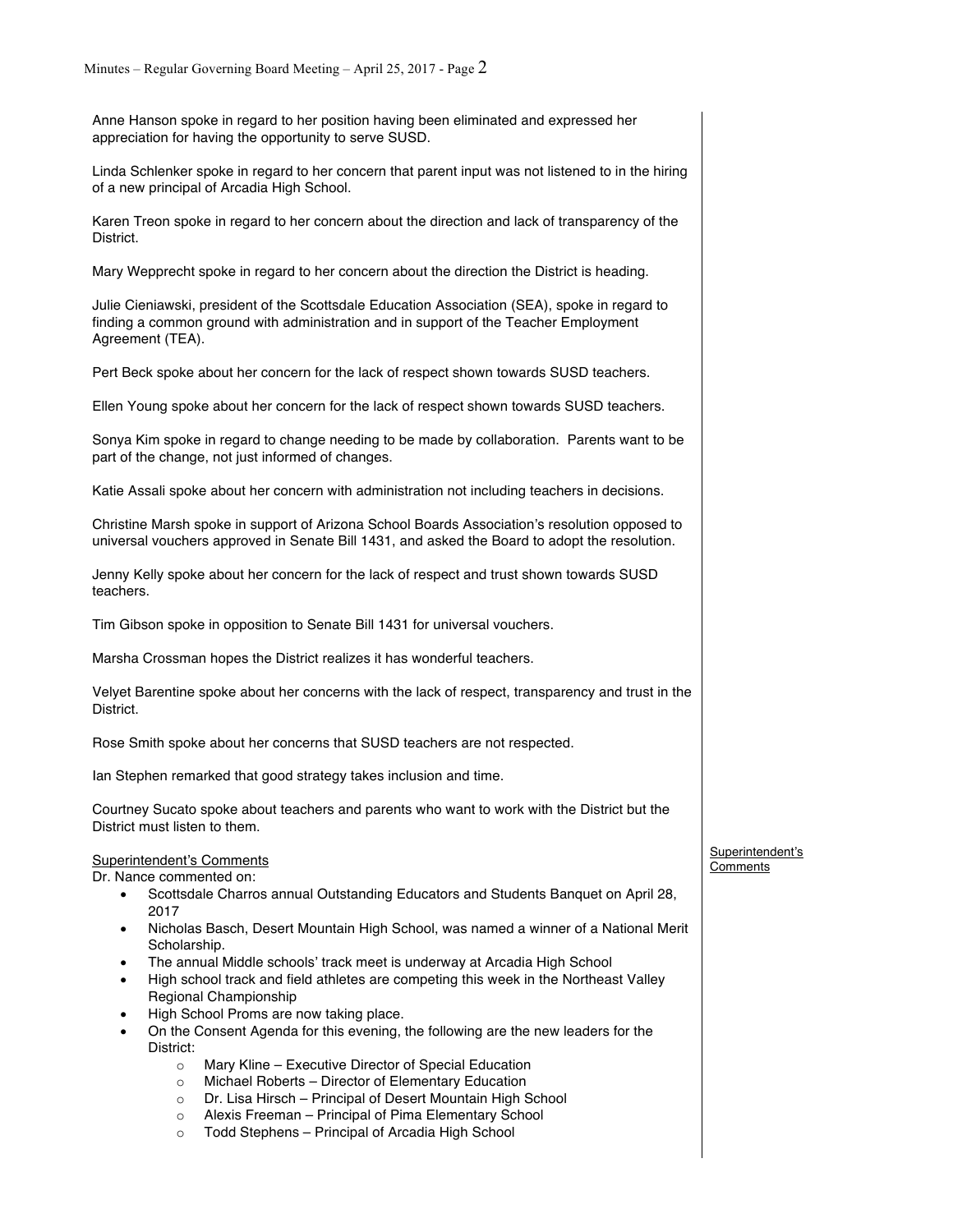| Dr. Amy Fuller – Administrator on Assignment, overseeing the Coronado<br>$\circ$                                                                                                                                                                                                                                                                                                                                                                                                                                                                                                                                                                                                                                                                                                                                                                                                                                                                                                                                                                                                                                                                                                                                                                                                                                                                                                                                                                                                                                                                                                                                                                                                                                                                      |                                                 |
|-------------------------------------------------------------------------------------------------------------------------------------------------------------------------------------------------------------------------------------------------------------------------------------------------------------------------------------------------------------------------------------------------------------------------------------------------------------------------------------------------------------------------------------------------------------------------------------------------------------------------------------------------------------------------------------------------------------------------------------------------------------------------------------------------------------------------------------------------------------------------------------------------------------------------------------------------------------------------------------------------------------------------------------------------------------------------------------------------------------------------------------------------------------------------------------------------------------------------------------------------------------------------------------------------------------------------------------------------------------------------------------------------------------------------------------------------------------------------------------------------------------------------------------------------------------------------------------------------------------------------------------------------------------------------------------------------------------------------------------------------------|-------------------------------------------------|
| School Initiative                                                                                                                                                                                                                                                                                                                                                                                                                                                                                                                                                                                                                                                                                                                                                                                                                                                                                                                                                                                                                                                                                                                                                                                                                                                                                                                                                                                                                                                                                                                                                                                                                                                                                                                                     | <b>Consent Agenda</b>                           |
| <b>Consent Agenda</b><br>A. Acceptance of Gifts - \$111,239.83<br>B. Accounts Payable Vouchers March 3, 2017 through April 12, 2017<br>C. Payroll Vouchers Processed from March 7, 2017 through April 6, 2017<br>D. Personnel Actions - 02/25/2017 through 03/31/2017<br>E. Offer of Contracts to Cabinet, Administrative Support and Support-Exempt Staff for 2017-18<br>F. Abolishment of Non-Certified Administrative Positions for 2017-18<br>G. Approval of Minutes of March 6, 2017 Special Board Meeting/Exec. Session<br>H. Approval of Minutes of March 21, 2017 Regular Board Meeting<br>I. Approval of Minutes of April 3, 2017 Special Board Meeting-Vision Training<br>J. Approval of Minutes of April 4, 2017 Special Board Meeting-Vision Training<br>K. Approval of Minutes of April 4, 2017 Special Board Meeting<br>L. Approval of Minutes of April 12, 2017 Special Board Meeting<br>M. Overnight, Out-of-State, Foreign Trips<br>N. Auxiliary Operations Statement for January FY 2017<br>O. Auxiliary Operations Statement for February FY 2017<br>P. Auxiliary Operations Statement for March FY 2017<br>Q. Student Activities Statement for January FY 2017<br>R. Student Activities Statement for February FY 2017<br>S. Student Activities Statement for March FY 2017<br>T. Tax Credit Statement for January FY 2017<br>U. Tax Credit Statement for February FY 2017<br>V. Tax Credit Statement for March FY 2017<br>W. Approval of Increase in School Lunch Price<br>X. Approval of Preschool Adoption -Literacy Curriculum<br>Y. Approve the Issuance of Request for Proposals (RFP's) for Multiple Commodities and<br>Services<br>Mrs. Kirby moved to approve the Consent Agenda as presented. Mrs. Beckham seconded the | Motion #89<br>Approval of Consent<br>Agenda     |
| motion.                                                                                                                                                                                                                                                                                                                                                                                                                                                                                                                                                                                                                                                                                                                                                                                                                                                                                                                                                                                                                                                                                                                                                                                                                                                                                                                                                                                                                                                                                                                                                                                                                                                                                                                                               |                                                 |
| The motion was approved with a vote of $5 - 0$ .                                                                                                                                                                                                                                                                                                                                                                                                                                                                                                                                                                                                                                                                                                                                                                                                                                                                                                                                                                                                                                                                                                                                                                                                                                                                                                                                                                                                                                                                                                                                                                                                                                                                                                      | Motion #90<br>Convene in Executive              |
| At 6:20 PM, Mrs. Perleberg moved to convene in Executive Session for:                                                                                                                                                                                                                                                                                                                                                                                                                                                                                                                                                                                                                                                                                                                                                                                                                                                                                                                                                                                                                                                                                                                                                                                                                                                                                                                                                                                                                                                                                                                                                                                                                                                                                 | Session                                         |
| Discussions or consultations for legal advice with the Attorney of the Governing Board<br>regarding Action Item IX. A. Approval of Award of Request for Qualifications (RFQ)<br>#17081 for the Rebuild of Hopi Elementary School, and Action Item IX. B. Approval of<br>Award of Request for Qualifications (RFQ) #17084 – Track and Field Improvement at<br>Chaparral, Coronado and Saguaro High Schools, pursuant to A.R.S. §38-431.03(A)(3).                                                                                                                                                                                                                                                                                                                                                                                                                                                                                                                                                                                                                                                                                                                                                                                                                                                                                                                                                                                                                                                                                                                                                                                                                                                                                                       |                                                 |
| Mrs. Kravetz seconded the motion.                                                                                                                                                                                                                                                                                                                                                                                                                                                                                                                                                                                                                                                                                                                                                                                                                                                                                                                                                                                                                                                                                                                                                                                                                                                                                                                                                                                                                                                                                                                                                                                                                                                                                                                     |                                                 |
| The motion was approved with a vote of $5 - 0$ .                                                                                                                                                                                                                                                                                                                                                                                                                                                                                                                                                                                                                                                                                                                                                                                                                                                                                                                                                                                                                                                                                                                                                                                                                                                                                                                                                                                                                                                                                                                                                                                                                                                                                                      | <b>Regular Meeting</b><br>Reconvened            |
| At 7:23 PM, the Regular Meeting reconvened.                                                                                                                                                                                                                                                                                                                                                                                                                                                                                                                                                                                                                                                                                                                                                                                                                                                                                                                                                                                                                                                                                                                                                                                                                                                                                                                                                                                                                                                                                                                                                                                                                                                                                                           | Information/Discussion                          |
| Information/Discussion Items<br>Dr. Pam Sitton, Assistant Superintendent for Personnel & Special Services, presented<br>Information/Discussion Item VIII. A. Update on Goals for Teacher Salaries. A PowerPoint was<br>shared highlighting the Administration's goal to raise teacher compensation by 10%, with a<br>starting salary of \$40,000 within the next five years. Teacher contracts for school year 2017-18<br>were sent out on March 28 and as of the date of this meeting, 38 contracts had not yet been                                                                                                                                                                                                                                                                                                                                                                                                                                                                                                                                                                                                                                                                                                                                                                                                                                                                                                                                                                                                                                                                                                                                                                                                                                 | •Update on Goals for<br><b>Teacher Salaries</b> |

signed, with 15 contracts having been rejected. It was noted that at the same time last year, 20 contracts had been rejected. Also discussed was the changes to employee health insurance. Dr. Sitton stated that the cost for medical and dental insurance for employees either would stay

the same or would be reduced.

•Average Daily Membership (ADM) and Enrollment Counts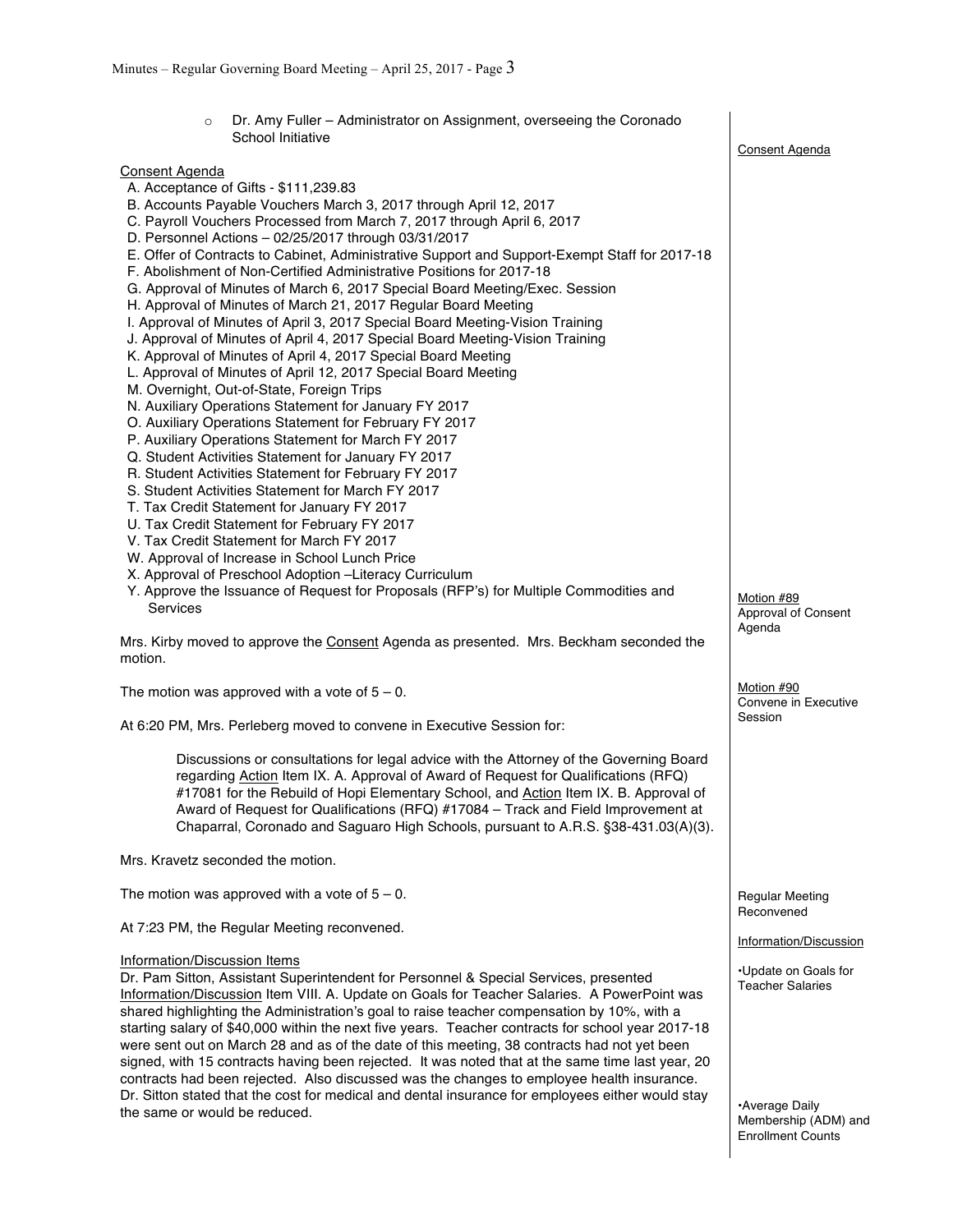Dr. Anna McCauley, Assistant Superintendent for Accountability and Instruction, and Carol Forsgren, Compliance Officer, presented Information/Discussion Item VIII. B. Average Daily Membership (ADM) and Enrollment Counts. A PowerPoint was shared that reviewed the data for Kindergarten through 12<sup>th</sup> grade. The system for gathering this data has been improved. It is possible that the District will be able to recoup 140 memberships for the 2016-17 school year, which could increase this year's budget by approximately \$500,000. The Board discussed the importance of knowing the correct number of students in classrooms. A more complete report will be available after the school year ends. An update will be given to the Governing Board in August 2017.

Louis Hartwell, Chief Systems Officer, and Missy Mudry, Procurement Advisor, presented Amendment: Information/Discussion Item VIII. C. Bond Project Management Update. Ms. Mudry shared a PowerPoint that reviewed the amount of work that has been done in the past two weeks to bring the District up-to-date on its 2016 Bond projects. An overview of the timeline that will be followed was also shared. Discussion was had concerning issues being brought to Board Members regarding Cheyenne Traditional School. Dennis Roehler, Director of Facilities, reported that he and James Dorer, Chief Security Officer, met with City of Scottsdale officials and believe the City now has the correct information and that the project will be able to move forward. Also discussed was a communication plan and how the District website will be used to inform the community about Bond projects.

#### Action Items

Mrs. Kirby moved to approve Action Item IX. A. Approval of Award of Request for Qualifications (RFQ) #17081 for the Rebuild of Hopi Elementary School, with the amendment to Article 4 – Contract Amount and Payment. Mrs. Perleberg seconded the motion.

The motion was approved with a vote of  $4 - 1$  (Mrs. Beckham opposed the wording of the Amendment).

Mrs. Kirby moved to approve Action Item IX. B. Approval of Request for Qualifications (RFQ) #17084 – Track and Field Improvements at Chaparral, Coronado and Saguaro High Schools, with the Amendment to Article 4 – Contract Amount and Payment. Mrs. Kravetz seconded the motion.

The motion was approved with a vote of  $5 - 0$ .

Mrs. Perleberg moved to table Action Item IX. C. Proposed Issues to Submit to Arizona School Boards Association (ASBA) for 2018 Political Agenda to the May 9, 2017 Regular Governing Board Meeting. Mrs. Beckham seconded the motion.

The motion was approved with a vote of  $5 - 0$ .

#### Future Items

Update on Average Daily Membership data.

Mrs. Hartmann would like a follow up on the contractor evaluation committee and the potential conflict of interest. She would also like an item on the Arizona School Boards Association Resolution opposing the expansion of Education Savings Accounts (Senate Bill 1431).

#### Dates of Upcoming Meetings

Thursday, May 4, 2017 – 3:00 PM – Special Meeting Tuesday, May 9, 2017 – 5:00 PM – Regular Governing Board Meeting

## Governing Board Reports

Mrs. Hartmann reported the following activities:

- March 24 participated in a Scottsdale Leadership Education Panel Discussion
- March 29 participated in a City of Scottsdale and Tempe Education Initiative to discuss City of Tempe education/human service best practices. Scottsdale City Manager to make a recommendation for City of Scottsdale education collaboration opportunities

•AMENDMENT TO AGENDA: Bond Project Management Update

#### Action Items

Motion #91 Approval of RFQ #17081 – Hopi Elementary **School** 

Motion #92 Approval of RFQ #17084 – Track and Field Improvements-Chaparral, Coronado & Saguaro High Schools

Motion #93 Table Proposed Issues to Submit to ASBA-2018 Political Agenda to 5/9/17

Future Items

Dates of Upcoming Meetings

Governing Board Reports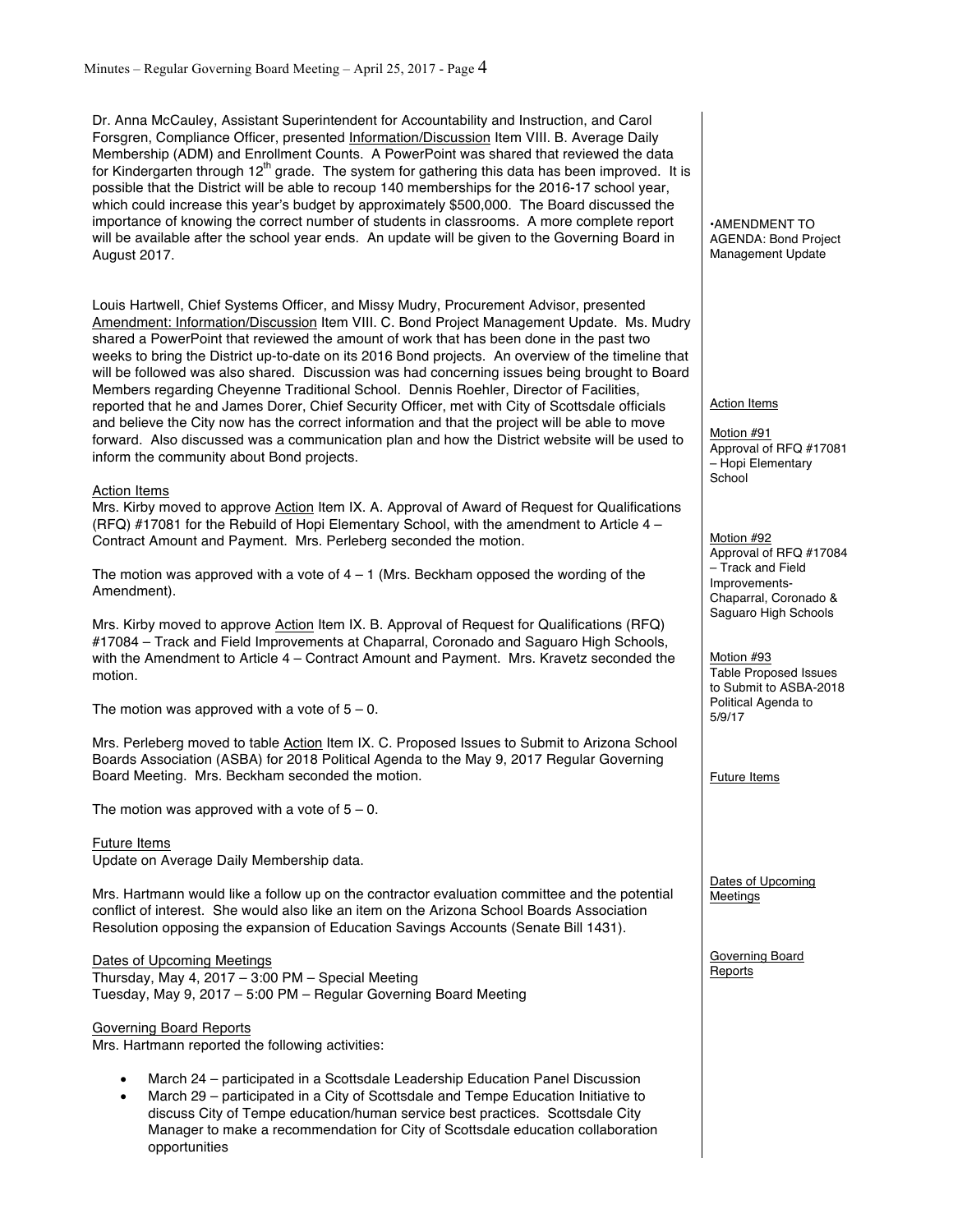| explore CSI partnership opportunities including 1) piloting a college attainment boot<br>camp and coaching program (with the Scottsdale Charros volunteering as coaches) this<br>Summer/Fall 2017 and 2) exploring the possibility of a matriculation specialist who<br>focuses on first-generation college attainment success and scholarships<br>April 11 - met with the Social Venture Partner Community liaison to provide CSI update<br>and discuss potential partnering opportunities<br>April 11 - participated in the CSI Steering Committee Meeting and Charros Education<br>Committee Update to discuss ASU/MLFT Design Initiative and CSI progress | Motion #94<br>Adjournment                                                                                                                                 |
|---------------------------------------------------------------------------------------------------------------------------------------------------------------------------------------------------------------------------------------------------------------------------------------------------------------------------------------------------------------------------------------------------------------------------------------------------------------------------------------------------------------------------------------------------------------------------------------------------------------------------------------------------------------|-----------------------------------------------------------------------------------------------------------------------------------------------------------|
| At 9:01 PM, Mrs. Kirby moved to adjourn the meeting. Mrs. Kravetz seconded the motion.                                                                                                                                                                                                                                                                                                                                                                                                                                                                                                                                                                        |                                                                                                                                                           |
|                                                                                                                                                                                                                                                                                                                                                                                                                                                                                                                                                                                                                                                               |                                                                                                                                                           |
|                                                                                                                                                                                                                                                                                                                                                                                                                                                                                                                                                                                                                                                               |                                                                                                                                                           |
|                                                                                                                                                                                                                                                                                                                                                                                                                                                                                                                                                                                                                                                               |                                                                                                                                                           |
| Pam Kirby, Vice President                                                                                                                                                                                                                                                                                                                                                                                                                                                                                                                                                                                                                                     |                                                                                                                                                           |
| Kim Hartmann                                                                                                                                                                                                                                                                                                                                                                                                                                                                                                                                                                                                                                                  |                                                                                                                                                           |
|                                                                                                                                                                                                                                                                                                                                                                                                                                                                                                                                                                                                                                                               |                                                                                                                                                           |
|                                                                                                                                                                                                                                                                                                                                                                                                                                                                                                                                                                                                                                                               | April 10 - introduced Be A Leader Foundation President to Drs. Johnson and Fuller to<br>The Governing Board of the Scottsdale Unified School District #48 |